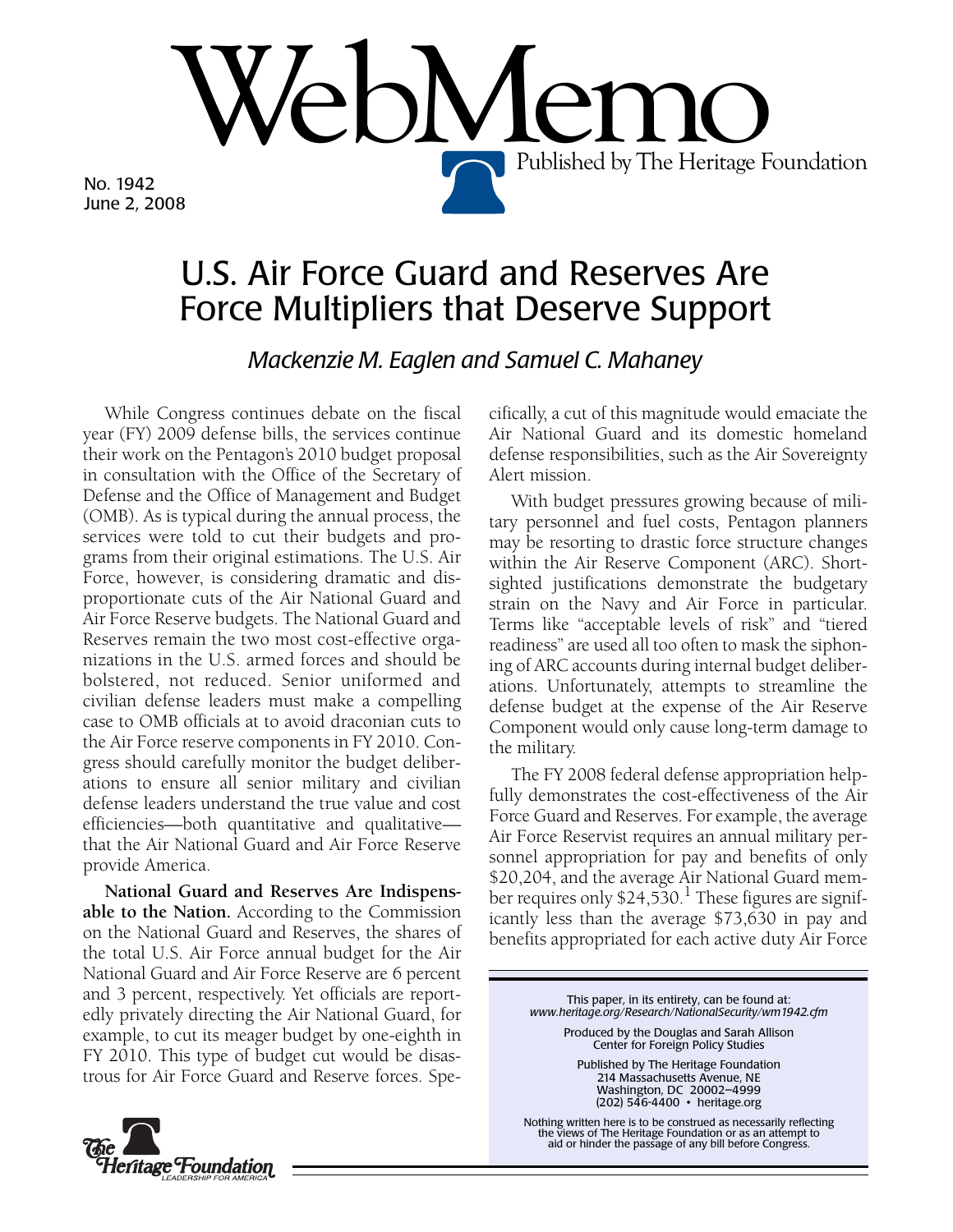member in FY 2008.<sup>2</sup> When Air Force personnel appropriations are compared, it is striking to note that Air Reserve Component members use about 14 percent of appropriated personnel funds but perform over half of all Air Force missions.<sup>3</sup>

Efficiencies found in Air Reserve Component personnel accounts are also present in ARC Operations and Maintenance (O&M) accounts. O&M costs include equipment operating costs (fuel, supplies, and repair parts), recruiting and training, and other unit support activities. The total Air Force FY 2008 O&M appropriation is \$40.5 billion. Of that amount, the Air National Guard will use just 14 percent and the Air Force Reserve will consume just  $7$  percent in FY 2008. $4$  In return for this 21 percent share, the Air Force Guard and Reserves will perform 54 percent of the Air Force mission. In doing so, the Air Force Reserve will fly 100 percent of all Air Force aerial spray and weather reconnaissance (hurricane hunters) missions. The Reserves will also fly 60 percent of all aeromedical evacuation missions and 46 percent of all strategic airlift missions.<sup>5</sup> Likewise, the Air National Guard will fly 41 percent of all Air Force air refueling tankers, 33 percent of Air Force command and control aircraft, 31 percent of Air Force fighters, and 30 percent of all Air Force airlift aircraft.<sup>6</sup> These forces provide tremendous capability at a relative bargain.

**Value of the Reserve Component Far Exceeds Its Modest Cost.** Guard and Reserve forces' value cannot be measured in fiscal terms alone. These essential airmen and women relieve the strain that active duty forces endure from their high operating tempo at home and abroad. The Air National Guard is a unique dual-purpose force that conducts both federal and state missions, from major combat operations overseas to domestic emergency response. Guard and Reserve forces also provide countless other benefits to the nation, including "close ties to their communities, the forward deployment of military first responders throughout the country, civilian-acquired skills that are not readily attainable or maintainable in a full-time military force, the preservation of costly training and experience possessed by servicemembers who are leaving the active component, and the maintenance of a large pool of strategic military capabilities."

With this kind of quantitative and qualitative return on investment, the last thing Pentagon leaders need to do is begin a subtle dismantling of its two most cost-effective major commands. While the ground components of the Guard and Reserve are just now converting from a strategic reserve to a routinely used operational reserve, the Air Force employed an operational reserve model 17 years ago. The Air Reserve Component has been a flexible operational reserve engaged in continuous combat operations since January 1991.

3. *Ibid*. Note: According to the office of the Secretary of the Air Force, Reserve Policy and Integration (SAF/REI), the Air Force Reserve flies 20 percent of all Air Force missions. According to the National Guard Bureau (NGB/CFX), the Air National Guard flies 34 percent of all Air Force missions.

- 6. *Air National Guard Snapshot,* NGB/CFX, January–March, 2008, p. 1, at *http://www.ang.af.mil/shared/media/document/ AFD-080204-033.pdf* (June 2, 2008).
- 7. Commission on the National Guard and Reserves, "Final Report to Congress and the Secretary of Defense," January 31, 2008, p. 68, at *www.cngr.gov/Final%20Report/CNGR%20Final%20Report.pdf* (June 2, 2008).



<sup>1.</sup> U.S. House of Representatives, "Making Appropriations for the Department of Defense for the Fiscal Year Ending September 30, 2008, and for Other Purposes; Conference Report to Accompany H.R. 3222," Report 110-434, November 6, 2007, pp. 56–57. Note: Average annual military personnel appropriation was computed by dividing total Air Force Reserve (AFR) Military Personnel appropriation (\$1,363,779,000) by AFR authorized endstrength (67,500) and by dividing total Air National Guard (ANG) Military Personnel appropriation (\$2,617,319,000) by ANG authorized endstrength (106,700).

<sup>2.</sup> *Ibid*. Note: Average annual military personnel appropriation was computed by dividing total Air Force active duty Military Personnel appropriation (\$24,194,914,000) by Air Force active duty authorized endstrength (73,630).

<sup>4.</sup> *Ibid*., pp. 110, 133, 139.

<sup>5.</sup> *U.S. Air Force Reserve Snapshot*, HQAF/RES, April–May, 2008, p. 1, at *http://www.afrc.af.mil/shared/media/document/ AFD-060712-018.pdf* (June 2, 2008).